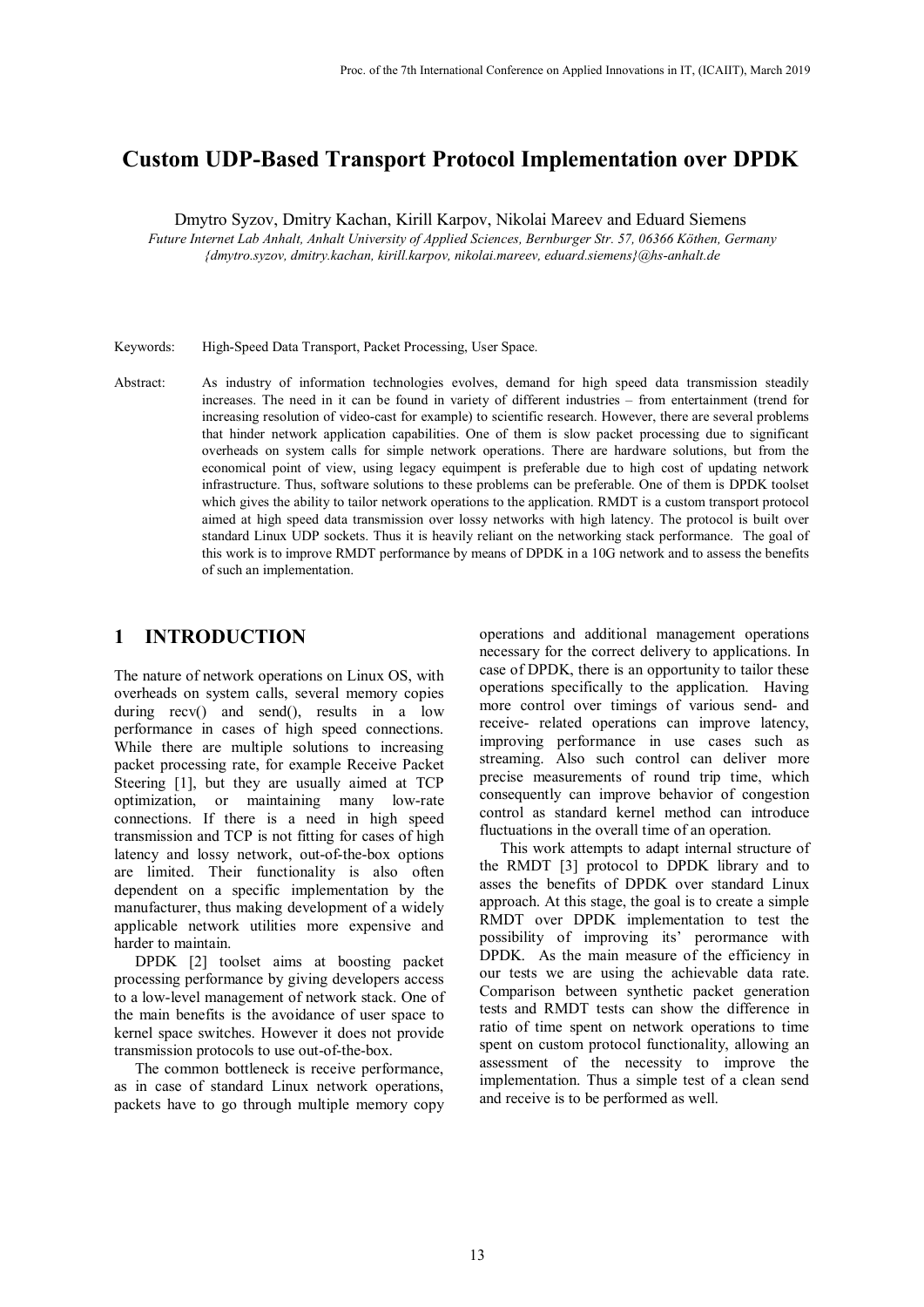# **2 RELATED WORK**

As DPDK is a generally applicable network development kit, there is a large amount of projects implementing DPDK for a variety of goals. These include using DPDK to build a light-weight TCP/IP stack to achieve better efficiency with resource limited systems [4] as presented in a paper by R. Rajesh et al., building a high performance software router [5] as presented in a paper by Z. Li. M. Miao et al. developed and tested a self-tuning packet I/O aimed at dynamic optimization of data rate and latency by controlling a batch size in a high throughput network system [6]. As can be seen, an improvement in networking operations is in demand by different types of applications.

## **3 TESTBED DESCRIPTION**

All tests have been performed in 10 GE Laboratory of Future Internet Lab Anhalt [3]. The core element here is the WAN emulator Netropy 10G [7] that can be used to create an emulation of WAN links with various impairments like packet losees, delay, reordering etc. It collects data regarding data passed through it and is used in this work to assess the resulting performance.

Servers, which are used in tests have following characteristics:

- Kernel: 4.15.0-45-lowlatency.
- NIC: 82599ES 10-Gigabit SFI/SFP+ by Intel Corporation.
- Memory: 64 GB DDR3.
- CPU: 2xIntel Xeon E5-2643 v4, 3.40GHz.

Software consists of two RMDT builds and two synthetic tests with pure packet generation and reception. Builds are for standard Linux networking stack and DPDK respectively. For an interface to UDP over DPDK, an already existing software was used – F-Stack [8].

#### **4 SOFTWARE DESIGN**

On Figure 1 the flow chart of a basic DPDK receiver functionality test is presented.

Here, the overall loop includes a basic, F-Stack provided, polling interface, which is derived from DPDK's own polling mechanisms. Apart from basic functionality, necessary for receiving packets via DPDK, additional checks are added to assure that

data is received correctly. This functionality is put in the "Corruption check" box. A test for a sender is the same, but without polling for EPOLLIN.



Figure 1: DPDK receive loop.

On Figure 2 the basic RMDT structure for the receiver side is presented.

Here, "Receive handler" is tasked with receive and some basic processing for both user data and service packets. Rest of the protocol functionality is put into "Transport control functionality" box. That includes tasks regarding sending service packets. However, sender functionality is not the aim of this work as it does not bottleneck RMDTs' overall performance in a point-to-point configuration with MTU of 1500 bytes (Ethernet standard [9]) and F-Stack is not optimized for the send process. Both parts work concurrently with the memory buffer and all of the stack is controlled by a master thread which provides protocol interface to an application. It shall be noted that to perform network operations a context switch from user space to kernel space has to be performed, which is one of the contention points.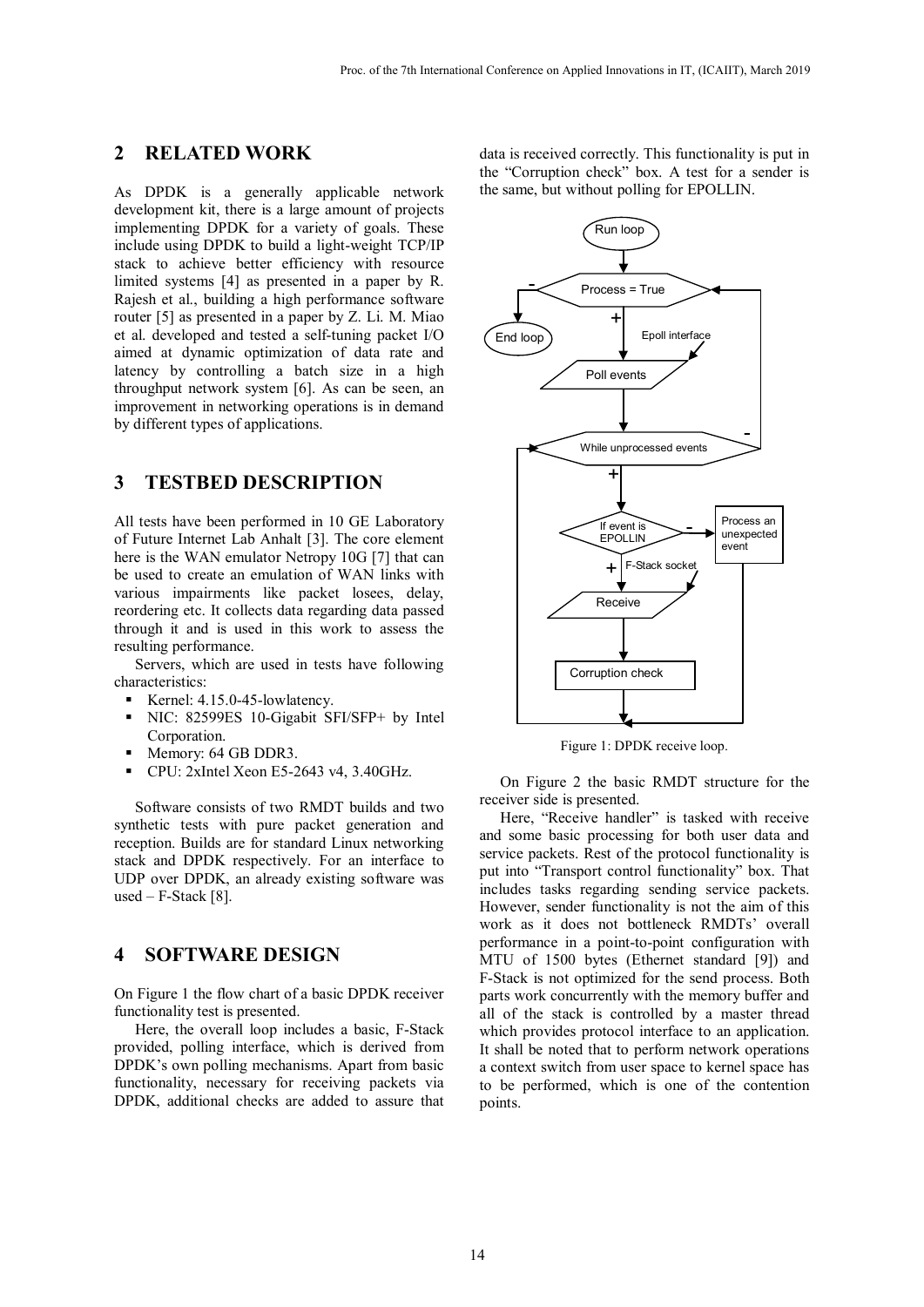

Figure 2: Simplified RMDT structure.

In order to implement F-Stack into RMDT protocol some changes to the protocols' networking subsystem have to be made. F-Stack requires a separate loop function to be run on a dedicated CPU core and that function has to be static. Thus, due to OOP structure of RMDT, all functionality regarding receiving and sending packets has to be moved to a separate thread that is not a direct part of any class in RMDT stack (a global static function).

In the modified structure, additional blocks for send and receive loops represent separate threads which have to run on dedicated cores and perform receive polling and sending via DPDK (Figure 3). These threads are separated from the overall RMDT structure and transmit received data via Single-Producer/Single-Consumer queues, while threads that were handling network operations previously are now polling said queues. Receive/send loop flow is similar to the one presented in figure 1, but with addition of interprocess communication after receiving or before sendig of each batch of packets. Here, switch to kernel space is not needed as DPDK works fully in user space.

## **5 TEST RESULTS**

Firstly, basic DPDK tests have been performed without RMDT to assess the capabilities of hardware while working with DPDK. At this stage both pure



Figure 3: RMDT over DPDK structure.

send and pure receive in a case of point-to-point data transmission have been tested. In the simplest configuration, presented in the previous section, sender was able to achieve up to 6 Gbps, while receiver was capable of achieving maximum link capacity of 10 Gbps (unlike standard TCP/IP, which bottlenecked at receive). However, during testing, certain fluctuations in performance were noticed with sending data, when the rate would drop to 5.2 Gbps or less frequently vary between 5.2 and 6 Gbps. Possible reason for this could be an additional memory copy operations in F-Stack sending interface. The exact cause for such behavior was not studied in this work. Further tests with RMDT were performed only for a DPDK-based receiver. Sender used the standard Linux TCP/IP stack as in multithreaded configuration it was able to achieve 10 Gbps rates, unlike the F-Stack/DPDK test.

Subsequent tests with RMDT were performed – at first with a standard TCP/IP stack to compare it with a DPDK-based RMDT. Standard RMDT showed datarate of 6 Gbps. The bottleneck in such configuration is the receiver as in a test in point-tomultipoint configuration with two receivers, 10 Gbps datarate was achieved. In a test with DPDKbased RMDT, peack achieved datarate was 8 Gbps, althought it was observed to behave inconsistently, sometimes dropping to 6 Gbps. This behavior can be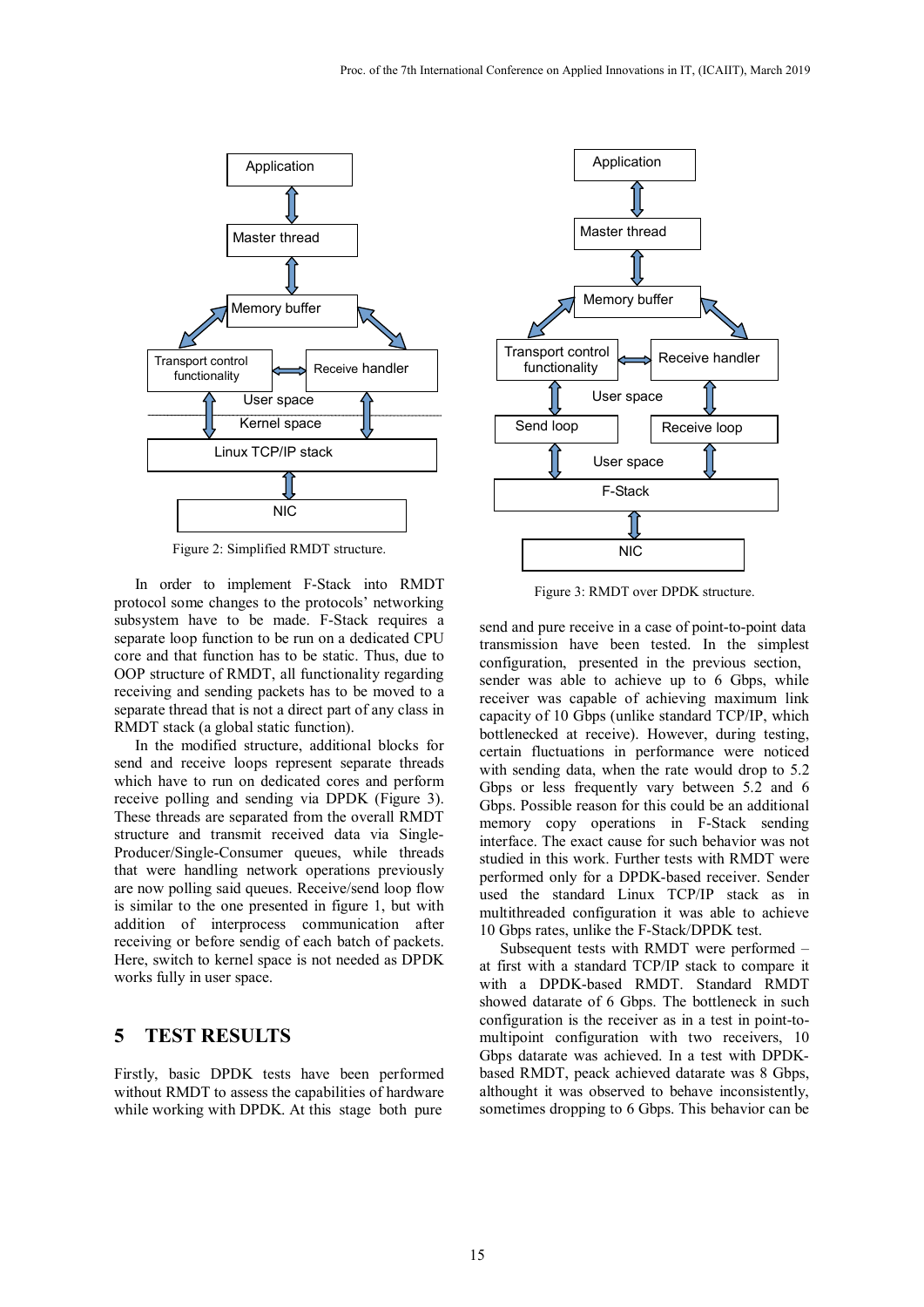

Figure 4: Test results.

explained by unoptimized inter-process communication between F-Stack loop and main RMDT threads. This can be observed by comparison of a clean DPDK test. One of the main reasons are additional memory copy operations. However, even in an unoptimized state, the increase in performance can be seen. A summary of the test results can be seen on Figure 4.

# **6 CONCLUSIONS**

The demand for tools providing high speed data transmission grows, thus leading to development of new SDKs that revise outdated approaches to network applications as for example DPDK/F-Stack does. In this work an attempt to modify a custom UDP-based transport protocol to use DPDK capabilities was made with a goal of increasing performance in a 10G network in a point-to-point configuration with 1500 bytes MTU.

Tests showed an increase in performance in copmarison to standard Linux TCP/IP stack, but full link utilization was not achieved due to the fact that current RMDT structure does not yet fully use DPDK capabilities.

#### **7 FUTURE WORK**

In order to continue tests with RMDT over DPDK, significant changes have to be made to the protocol's structure. In particular, better memory management should be implemented. With an improved version additional tests in a 10G and 40G network could be made.

Another possible continuation of this work is developing and testing transport-related applications that could use DPDK functionality for better performance. Network probing algorithms, for example, might improve with lower latency and more stable measurements.

#### **ACKNOWLEDGMENTS**

This work has been funded by Volkswagen Foundation for trilateral partnership between scholars and scientists from Ukraine, Russia and Germany within the project CloudBDT: Algorithms and Methods for Big Data Transport in Cloud Environments.

## **REFERENCES**

- [1] "Scaling in the Linux Networking Stack", kernel.org, 2018 [Online]. Available: https://www.kernel.org/ doc/Documentation/networking/scaling.txt, Accessed on: Dec 01, 2018.
- [2] "Data plane development kit", dpdk.org, 2018 [Online]. Available: https://www.dpdk.org/about/, Accessed on: Dec 01, 2018.
- [3] "Big Data Transmission | F I L A", fila-lab.de, 2018 [Online]. Available: https://fila-lab.de/index.php/ourwork/big-data-transmission/, Accessed on: Dec 01, 2018.